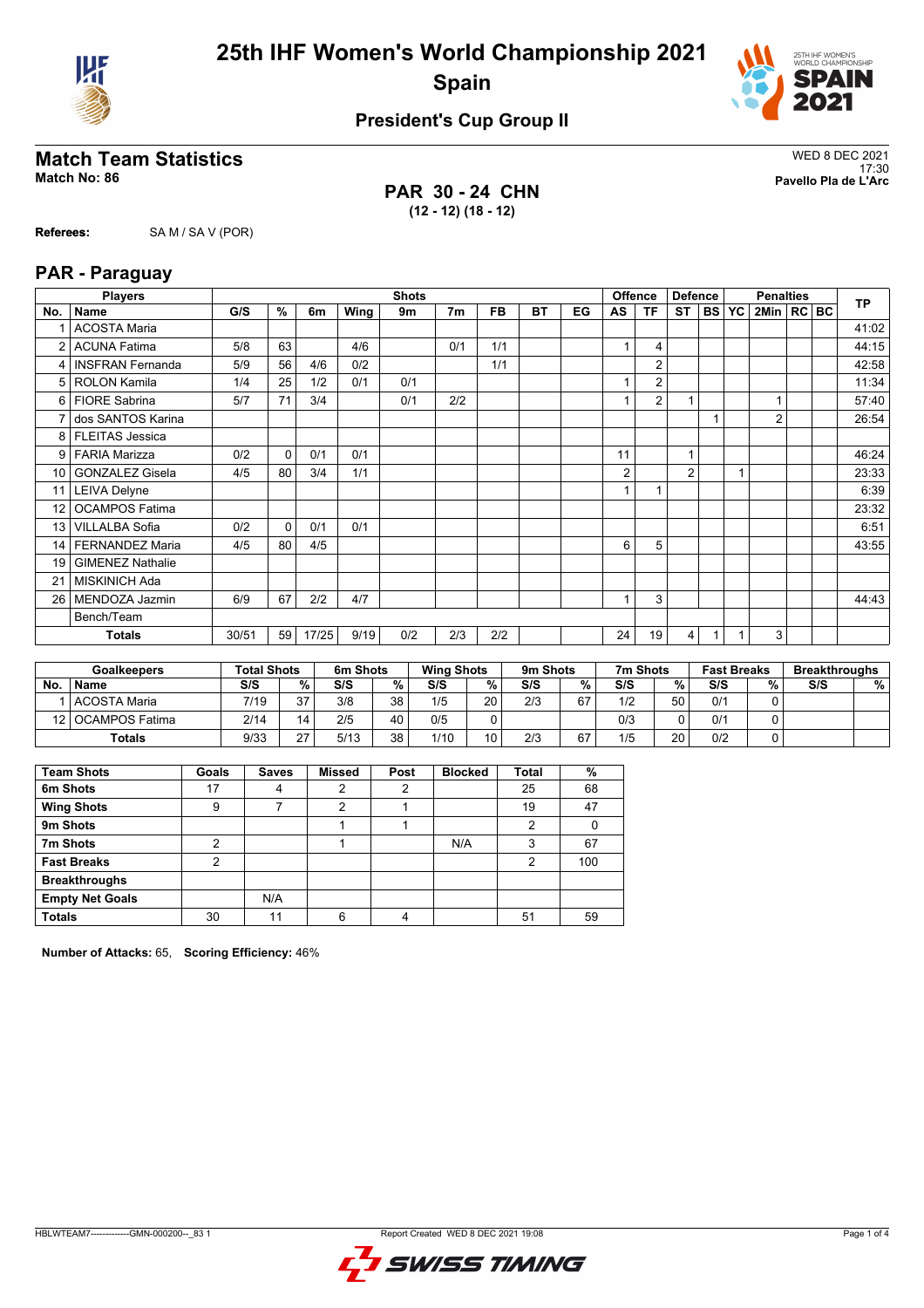



## **President's Cup Group II**

## **Match Team Statistics** WED 8 DEC 2021

**PAR 30 - 24 CHN (12 - 12) (18 - 12)**

17:30 **Match No: 86 Pavello Pla de L'Arc**

## **Referees:** SA M / SA V (POR)

## **PAR - Paraguay**

| <b>Players</b>              |                       |                                                 |                     |                        |                            |              | <b>Shots Distribution</b> |                           |               |                |                        |                                   |                |         |              |                              |   |
|-----------------------------|-----------------------|-------------------------------------------------|---------------------|------------------------|----------------------------|--------------|---------------------------|---------------------------|---------------|----------------|------------------------|-----------------------------------|----------------|---------|--------------|------------------------------|---|
| Goals / Shots<br>1 ACOSTA M |                       | 2 ACUNA F                                       |                     |                        | 4 INSFRAN F                |              | 5 ROLON K                 |                           | 6 FIORE S     |                |                        |                                   | 7 dos SANTOS K |         | 8 FLEITAS J  |                              |   |
|                             |                       |                                                 |                     |                        | $\overline{2/2}$           |              |                           | $\overline{1/1}$          |               |                |                        |                                   |                |         |              |                              |   |
|                             |                       |                                                 |                     |                        | $1/1$ $\blacksquare$ 2/3   | $0/1$ .      | 0/1                       | . .                       |               | 0/1            | $1/1$                  |                                   |                |         |              |                              |   |
| н                           |                       | 風 目                                             | 1/2                 |                        | $3/4$ $\blacksquare$ $1/1$ |              |                           | . .<br>$\blacksquare$ 2/2 |               | 1/1            | $1/1$ u $\blacksquare$ |                                   |                | 川 目     |              |                              |   |
|                             |                       | 1-Missed                                        |                     |                        | 1-Missed 1-Post            |              | 2-Missed                  |                           | 1-Post        |                |                        |                                   |                |         |              |                              |   |
| 9 FARIA M                   |                       |                                                 | 10 GONZALEZ G       |                        | 11 LEIVA D                 |              | 12 OCAMPOS F              |                           | 13 VILLALBA S |                |                        |                                   | 14 FERNANDEZ M |         | 19 GIMENEZ N |                              |   |
|                             |                       |                                                 |                     |                        |                            |              |                           |                           |               |                | ш                      | $\overline{1/1}$<br>ж.            |                |         |              |                              |   |
|                             | 0/1                   | 3/3<br>. .                                      |                     |                        |                            |              |                           | H H                       |               |                |                        | $\blacksquare$ $\blacksquare$ 2/2 | 0/1            |         |              |                              |   |
| ۳                           |                       | . .<br>6 H                                      |                     | $1/1$ u $\blacksquare$ |                            | 医肾           |                           | u p<br>υи                 |               |                | tr et                  |                                   | 1/1            | п<br>ш. |              |                              |   |
|                             | 1-Post                |                                                 | 1-Post              |                        |                            |              |                           |                           | 2-Missed      |                |                        |                                   |                |         |              |                              |   |
| н                           | 21 MISKINICH A        | 0/1<br>$\blacksquare$ $\blacksquare$ 4/4<br>u p | 26 MENDOZA J<br>1/2 | $1/2$                  |                            |              |                           |                           |               |                |                        |                                   |                |         |              |                              |   |
|                             | Team<br>Goals / Shots |                                                 |                     |                        |                            | Offence      |                           |                           |               | <b>Defence</b> |                        |                                   |                |         |              | Goalkeepers<br>Saves / Shots |   |
| $\sqrt{3/4}$                |                       | $\overline{1/1}$                                |                     |                        | 5/13                       | $\sqrt{0/1}$ | 0/0                       | 0/0                       |               | 0/1/           | ╱                      | 5/6                               |                |         | 1/2          | $\overline{2}/\overline{2}$  | 2 |
| 11/12                       | 0/4                   | 3/5                                             |                     |                        | 5/9                        |              | <b>Breakthroughs</b>      |                           |               |                | 1/3                    |                                   |                |         | 2/7          | 1/3                          | C |
| $\blacksquare$ 3/3          | 4/6                   | 5/6                                             |                     |                        |                            |              |                           |                           |               |                |                        |                                   |                |         | 0/4          | 0/1                          |   |
|                             |                       |                                                 |                     |                        |                            |              | 0/0                       | 0/0                       |               |                |                        |                                   |                |         |              |                              |   |

6-Missed 4-Post



| 1/2 | 2/2 | 2/5 |
|-----|-----|-----|
| 2/7 | 1/3 | 0/6 |
| 0/4 | 0/1 | 1/3 |

| 1 ACOSTA M   |                   |                  |
|--------------|-------------------|------------------|
| 1/1          | $\overline{2}$ /2 | $\overline{2}/3$ |
| 1/4          | 1/1               | 0/6              |
| 0/1          | 0/1               |                  |
|              |                   |                  |
| 12 OCAMPOS F |                   |                  |
| 0/1          |                   | $\overline{0/2}$ |
| 1/3          | 0/2               |                  |

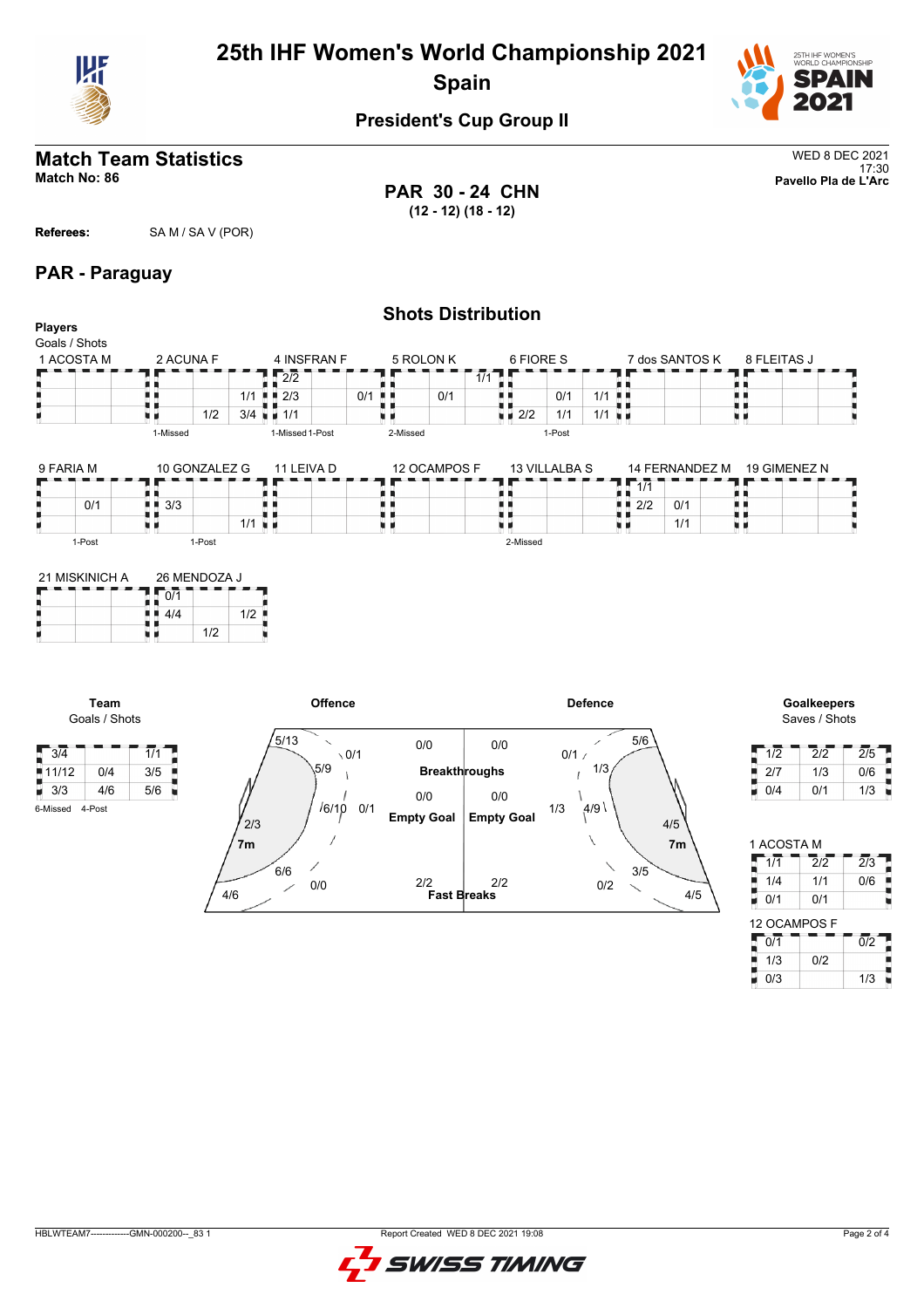



## **President's Cup Group II**

# WED 8 DEC 2021<br>Match No: 86 WED 8 DEC 2021<br>Pavello Pla de L'Arc

**Referees:** SA M / SA V (POR)

**PAR 30 - 24 CHN (12 - 12) (18 - 12)**

17:30 **Match No: 86 Pavello Pla de L'Arc**

|                 | <b>Players</b>      |       |          |      |      | <b>Shots</b> |                |           |           |    | <b>Offence</b> |                | <b>Defence</b> |           |    | <b>Penalties</b> |              |           |
|-----------------|---------------------|-------|----------|------|------|--------------|----------------|-----------|-----------|----|----------------|----------------|----------------|-----------|----|------------------|--------------|-----------|
| No.             | <b>Name</b>         | G/S   | %        | 6m   | Wing | 9m           | 7 <sub>m</sub> | <b>FB</b> | <b>BT</b> | EG | AS             | <b>TF</b>      | <b>ST</b>      | <b>BS</b> | YC | 2Min   RC   BC   |              | <b>TP</b> |
|                 | LU Chang            |       |          |      |      |              |                |           |           |    |                | 1              |                |           |    |                  |              | 1:00      |
|                 | 3 ZHANG Haixia      | 3/4   | 75       |      | 3/4  |              |                |           |           |    |                |                |                |           |    |                  |              | 52:51     |
| 5               | <b>WANG Jiayi</b>   | 1/2   | 50       | 1/1  |      | 0/1          |                |           |           |    |                | $\overline{4}$ |                |           |    |                  |              | 6:44      |
| 10              | <b>TIAN Xiuxiu</b>  | 1/2   | 50       | 0/1  |      |              |                | 1/1       |           |    | 2              | 3              |                |           |    | 3                | X            | 32:47     |
| 11              | <b>YU Yuanyuan</b>  | 4/5   | 80       |      | 4/5  |              |                |           |           |    | $\overline{2}$ | 3              |                |           |    |                  |              | 59:11     |
| 12 <sup>°</sup> | <b>HUANG Xia</b>    |       |          |      |      |              |                |           |           |    |                | $\overline{2}$ |                |           |    |                  |              | 39:06     |
|                 | 14   ZHOU Mengxue   | 1/5   | 20       | 1/4  |      | 0/1          |                |           |           |    | 6              | $\overline{2}$ |                |           |    |                  |              | 34:39     |
|                 | 18 LIU Chan         | 0/1   | $\Omega$ | 0/1  |      |              |                |           |           |    |                |                |                |           |    |                  |              | 9:12      |
|                 | 19 MO Mengmeng      |       |          |      |      |              |                |           |           |    |                |                |                |           |    | 1                |              | 24:33     |
| 23              | QU Wenna            |       |          |      |      |              |                |           |           |    |                |                |                |           |    |                  |              | 2:49      |
| 32              | SUN Jiao            | 2/3   | 67       | 2/3  |      |              |                |           |           |    |                | $\overline{2}$ |                |           |    | $\overline{ }$   |              | 59:53     |
| 34              | <b>JIN Mengqing</b> | 9/13  | 69       | 1/4  | 2/2  | 1/1          | 4/5            | 1/1       |           |    | 3              | 5              | $\overline{1}$ |           | 1  |                  |              | 51:31     |
| 43              | <b>WANG Shuhui</b>  | 3/6   | 50       | 3/3  |      | 0/3          |                |           |           |    |                | $\overline{2}$ |                |           |    | 1                |              | 45:44     |
|                 | 66 SONG Chenxi      |       |          |      |      |              |                |           |           |    |                |                |                |           |    |                  |              |           |
|                 | Bench/Team          |       |          |      |      |              |                |           |           |    |                | 1              |                |           |    |                  |              |           |
|                 | <b>Totals</b>       | 24/41 | 59       | 8/17 | 9/11 | 1/6          | 4/5            | 2/2       |           |    | 16             | 25             |                |           |    | $\overline{7}$   | $\mathbf{1}$ |           |

|    | <b>Goalkeepers</b> | <b>Total Shots</b> |    | 6m Shots |                 | <b>Wing Shots</b> |    | 9m Shots |   | 7m Shots |   | <b>Fast Breaks</b> |   | <b>Breakthroughs</b> |   |
|----|--------------------|--------------------|----|----------|-----------------|-------------------|----|----------|---|----------|---|--------------------|---|----------------------|---|
| No | <b>Name</b>        | S/S                | %  | S/S      | %               | S/S               | %  | S/S      | % | S/S      | % | S/S                | % | S/S                  | % |
|    | LU Chang           |                    |    |          |                 |                   |    |          |   |          |   |                    |   |                      |   |
|    | 12 HUANG Xia       | 8/30               | 27 | 3/17     | 18 <sup>1</sup> | 5/10              | 50 |          |   | 0/1      |   | 0/2                |   |                      |   |
|    | 66 SONG Chenxi     |                    |    |          |                 |                   |    |          |   |          |   |                    |   |                      |   |
|    | <b>Totals</b>      | 11/41              | 27 | 4/21     | 19              | 7/16              | 44 |          |   | 0/2      |   | 0/2                |   |                      |   |

| <b>Team Shots</b>      | Goals | <b>Saves</b> | <b>Missed</b> | Post | <b>Blocked</b> | <b>Total</b> | %   |
|------------------------|-------|--------------|---------------|------|----------------|--------------|-----|
| 6m Shots               | 8     | 5            | 3             |      |                | 17           | 47  |
| <b>Wing Shots</b>      | 9     |              |               |      |                | 11           | 82  |
| 9m Shots               |       | 2            |               |      |                | 6            | 17  |
| 7m Shots               | 4     |              |               |      | N/A            | 5            | 80  |
| <b>Fast Breaks</b>     | 2     |              |               |      |                | 2            | 100 |
| <b>Breakthroughs</b>   |       |              |               |      |                |              |     |
| <b>Empty Net Goals</b> |       | N/A          |               |      |                |              |     |
| <b>Totals</b>          | 24    | 9            | 5             | າ    |                | 41           | 59  |

**Number of Attacks:** 64, **Scoring Efficiency:** 38%